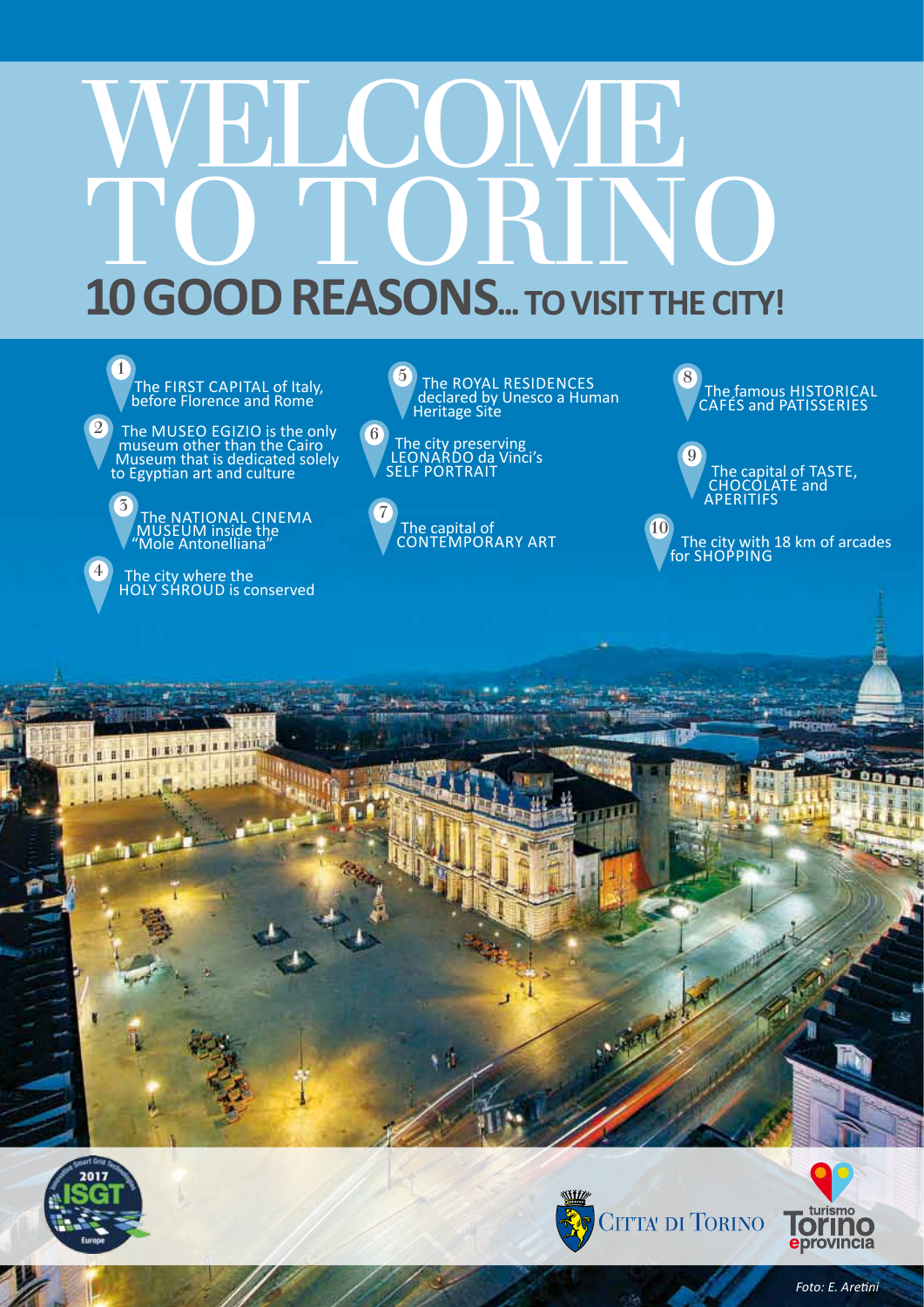## **TRAVEL**



## **GETTING TO Torino**



## **TORINO AIRPORT**

The airport is about 16 km from the city centre, about half an hour's drive, and boasts a good transport service to the town centre, both by bus and train, as well as taxi of course. The airport has daily flights to major Italian and European cities. **www.aeroportoditorino.it**

## **Milano Malpensa International Airport**

This airport is located at about 100 km from Torino and offers daily international and intercontinental flights. **www.sea-aeroportimilano.it** 



Torino is very well linked both to the Italian railway system and to that of neighbouring countries. High-speed trains are used nationally and internationally, Frecciarossa and Italo for Italy and TGV for France, and allow to reach Paris for example in about 5 hours. The new high-speed lines also allow to reach Milan in only 44 minutes and Rome in 4h 05'. **www.trenitalia.com**

**www.italotreno.it www.tgv-europe.com**

## **HOW TO REACH THE CITY CENTRE**

## **From TORINO airport**

### **By bus**

The centre of Torino is easily reachable in 40 minutes using the SADEM bus service (www.sadem.it). One-way fare: € 6.50 (+0.50 € aboard).

### **By train**

A railway line connects Torino Airport to Dora GTT Station in Torino (www.gtt.to.it).

Departures every 30 minutes. Journey time: 19 minutes. A network of buses links the Dora GTT Station to the city centre. One-way fare: € 3.00

#### **By taxi**

The public taxi rank is located on the left at the exit of the Arrivals level. Travel time: approximately 30 minutes.

TAXI TORINO: ph. +39.011.5737 - +39.011.5730 - +39.011.3399

## **From Malpensa airport**

#### **By bus**

Daily connections to Torino (www.sadem.it), travel time 2 hours approximately One-way fare: € 22.00 On-line reservation is highly recommended www.sadem.it/en/acquistocambio/acquisto-biglietto.aspx

#### **By car**

Follow the directions for A4 Milano-Torino motorway, direction Torino.

## **HOW TO GET TO POLITECNICO DI TORINO (Corso Duca degli Abruzzi, 24)**



The Politecnico can be reached from the city centre in a short time by public transport.

The closest METRO STATION is VINZAGLIO (about 10 minutes' walking distance from the Politecnico main building).

Many bus and tram lines have stops at the Politecnico. BUS LINES 58, 33 and TRAM LINE 10 stop near the Politecnico main building entrance (Corso Duca degli Abruzzi 24).

BUS LINE 12 stops in front of the entrance (Corso Castelfidardo 34/A). BUS LINE STAR 1 stops at about 300 metres from the same entrance. Other bus or tram lines (e.g. lines 33, 42 and 15) have also stops not far from the Politecnico.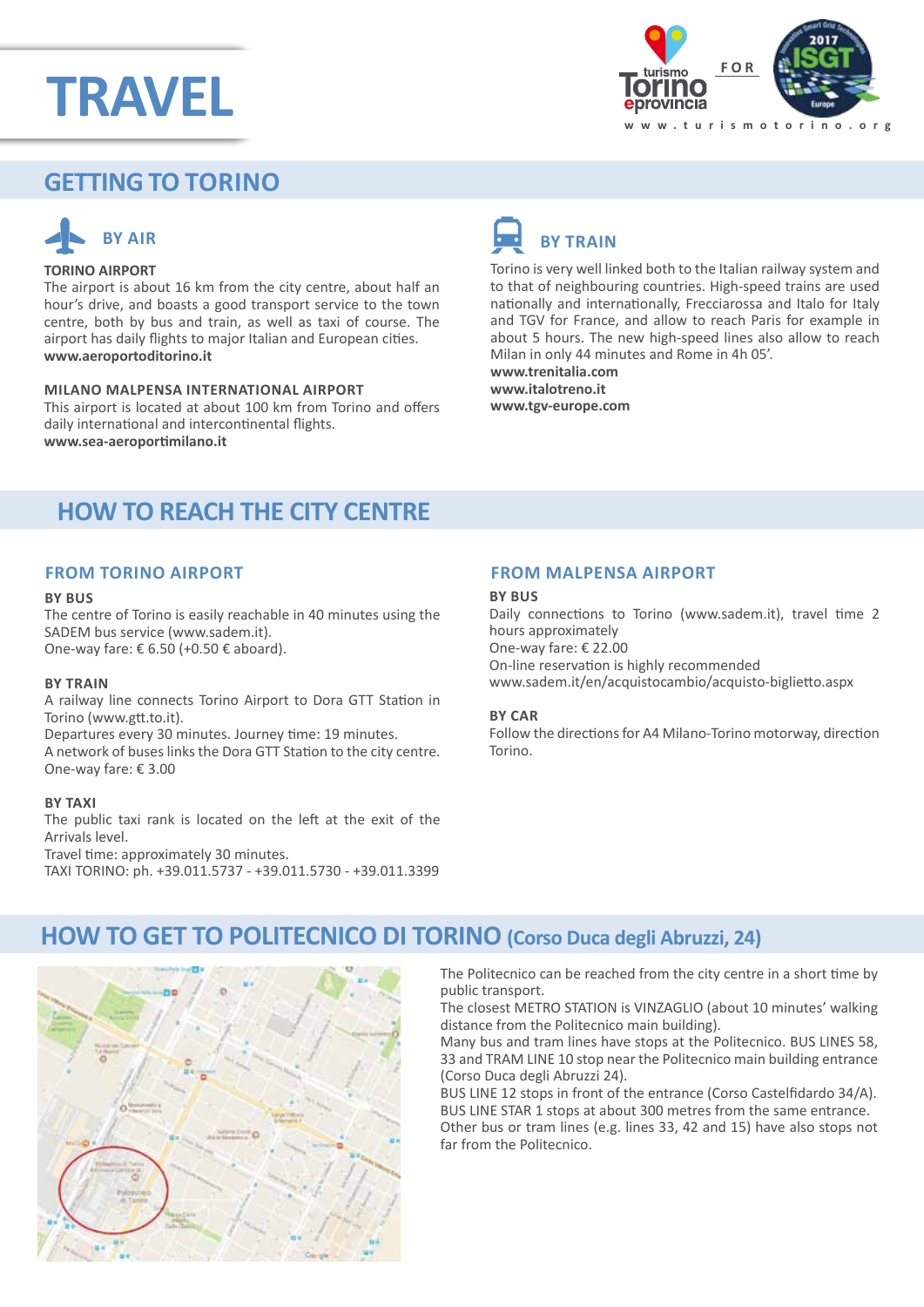## **TOURIST INFO**



**Turismo Torino e Provincia** is the Tourist Board and the Convention Bureau of the city of Torino. We promote Torino as a tourist destination for leisure, conferences and business travel and we are pleased to provide you with some useful information.

## **INFORMATION CENTRES**



• Piazza Castello • Piazza Carlo Felice Contact centre (+39).011.535181 From Monday to Sunday: from 9.00 am to 6.00 pm **info.torino@turismotorino.org**

## **TOURIST INFO DESK during the IEEE PES ISGT Europe 2017**

Turismo Torino e Provincia will have a promotional desk during the Congress where you can find brochures, tourist information and suggestions to discover Torino.

**Tuesday 26th** from 3pm to 7pm, **Wednesday 27th** and **Thursday 28th** from 9.30am to 1.30pm

## **SPECIAL BENEFITS**

## **CITY SIGHTSEEING TORINO**

If you are looking for a unique solution to discover Torino Italy's first capital, hop on the City Sightseeing®! Enjoy the charm of a city that boasts over 2000 years of history and yet it is stretched to the future. City Sightseeing® Torino features 3 routes: the classic Torino Centro (line A), to be fascinated by the baroque city centre and the hill overlooking the Po river with the Valentino Park.

The B line, Torino Inedita is the fastest way to reach unexplored sites and find out the new face of the city: the renewed Automobile Museum, Lingotto, Eataly, the Olympic venues and Palazzina di Caccia di Stupinigi.

The new C line Residenze Reali comfortably leads you to the Reggia di Venaria, Castello de La Mandria and to the Juventus Stadium&Museum.

All buses are equipped with a 8 languages digital audio system (Italian, English, French, German, Spanish, Russian, Chinese and Portuguese).

**ROUTE A+B** – ticket valid 24 hours Adult € 20.00 ● Torino+Piemonte Card holder € 15.00 Child 5-15 € 10.00 ● Child 0-4 free **ROUTE A+B+C** - ticket valid 48 hours Adult € 30.00 ● Torino+Piemonte Card holder € 25.00 Child 5-15 € 15.00 ● Child 0-4 free www.torino.city-sightseeing.it



## **TORINO + PIEMONTE CARD**

Discover the amazing beauties and the many activities you can do with the TORINO+PIEMONTE CARD: free access to the main museums, fortresses, castles and royal residences in Torino and in the Piemonte region. Reduced ticket for museums, exhibitions and monuments in Piemonte, reductions on panoramic lift at Mole Antonelliana, rack tramway to Superga, boats on the Po river, City Sighseeing bus, guided tours, outdoor activities, events, shows and much more.

## **REDUCED PRICES FOR DELEGATES upon exhibition of the congress badge:**

**2 days:** € 32.00 instead of € 35.00 **3 days:** € 39.00 instead of € 42.00 **5 days:** € 48.00 instead of € 51.00 **www.turismotorino.org/card/en**

**SHOW YOUR BADGE AT THE TOURIST INFORMATION CENTRES IN PIAZZA CASTELLO/VIA GARIBALDI AND PIAZZA CARLO FELICE AND YOU WILL BENEFIT FROM THE DISCOUNTS**

## **SHOW YOUR BADGE ON CITY SIGHTSEEING BUSES AND YOU WILL BENEFIT FROM 10% DISCOUNT**

## **REDUCED TICKETS FOR IEEE PES ISGT Europe 2017 DELEGATES UPON EXHIBITION OF THE MEETING BADGE IN THE FOLLOWING MUSEUMS**

## **TORINO**

- Allianz Stadium\*\* and Juventus Museum
- Fondazione Sandretto Re Rebaudengo-contemporary art exhibitions

• Fondazione Torino Musei (Palazzo Madama-Museum of Ancient Art, GAM Gallery of Modern and Contemporary Art, MAO Museum of Oriental Art, Medieval Village)

- Fruit Museum Francesco Garnier Valletti
- MAUTO National Automobile Museum
- Museum of Criminal Anthropology Cesare Lombroso
- Museum of the Holy Shroud
- Museum of Human Anatomy Luigi Rolando
- Museum Pietro Micca and the Siege of Torino of 1706
- Museum of the Resistance\*
- MUSLI-Museum of School and Children's Book
- National Museum of Cinema
- National Museum of Italian Risorgimento
- National Museum of the Mountain
- Historical Museum of Reale Mutua Insurance\*
- Picture Gallery Accademia Albertina di Belle Arti
- Picture Gallery Giovanni e Marella Agnelli

## **SURROUNDINGS**

- Castello di Rivoli Contemporary Art Museum
- Venaria Reale and Gardens

\*free museums \*\*no reduction on matchdays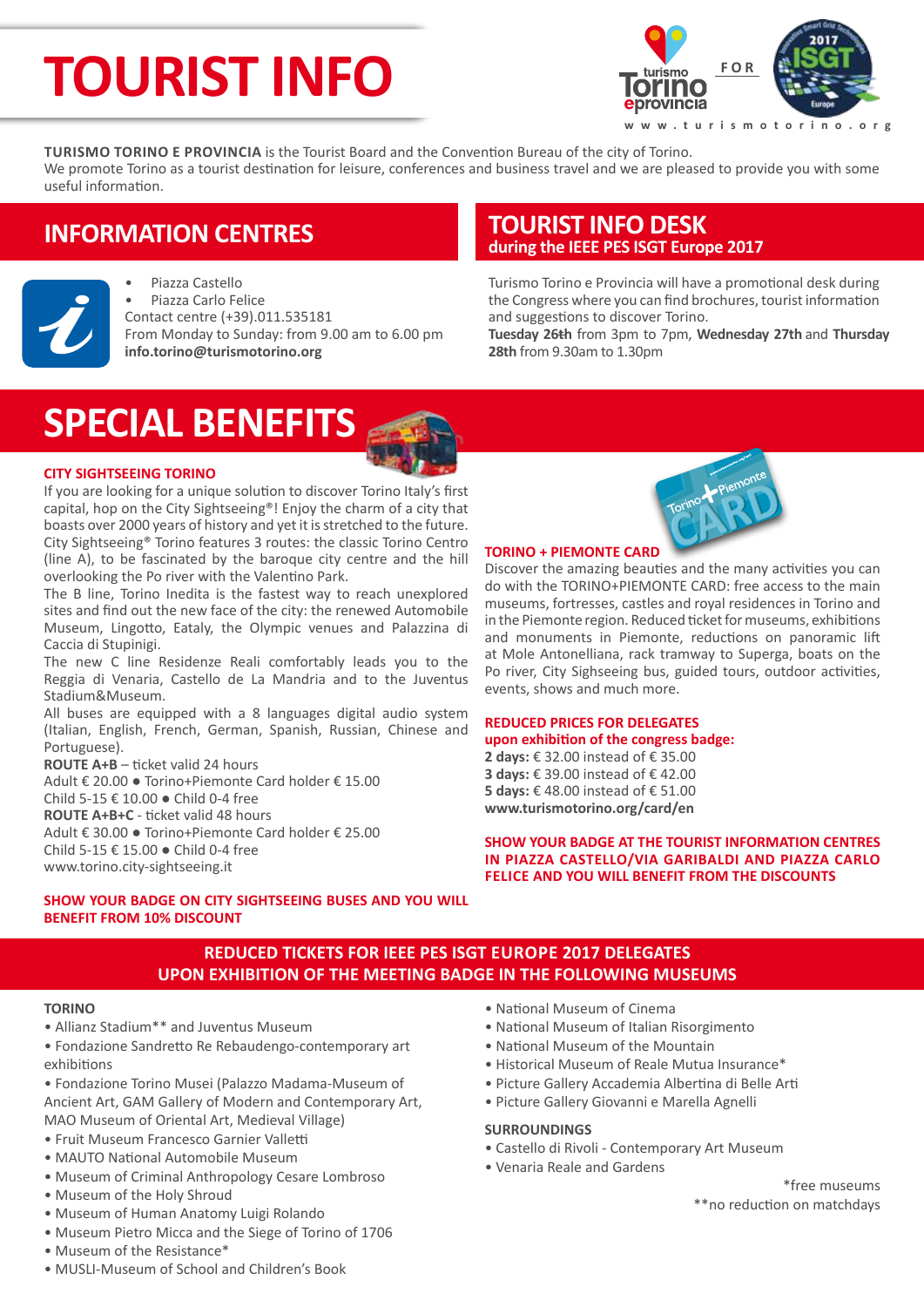## **NOT TO BE MISSED**



**A** 

## **EVENTS**

## **MISSIONE EGITTO 1903-1920 From 11/03/2017 to 14/01/2018**

An exhibition on Ernesto Schiaparelli, his life and his highly important work as an Egyptologist resulting in him becoming director of the Egyptian Museum and leading the Italian archaeological mission in Egypt.

**MUSEO EGIZIO**

**Via Accademia delle Scienze, 6 - www.museoegizio.it**

#### **BESTIALE! ANIMAL FILM STARS From 14/06/2017 to 08/01/2018**

The exhibition shows the multifaceted universe of animals on the big screen: photographs, posters, storyboards, stage costumes, memorabilia and animatronics dialogue with film sequences in an immersive environment that removes the distances between the spectator and the fiction on screen

**MUSEO NAZIONALE DEL CINEMA**

**Via Montebello, 20 - www.museocinema.it**

## **LE INVENZIONI DEL GRECHETTO**

## **From 22/06/2017 to 29/10/2017**

A selection of etchings from the graphic collection of the Galleria Sabauda, highlighting the inexhaustible inventiveness of Giovanni Benedetto Castiglione, known as Il Grechetto, an artist who occupies an important place among the Italian painters of the 17th century and known for his great drawing and engraving skills. The exhibition shows around thirty of the most famous engravings from the 1640s and 50s, which reveal his contacts with Roman culture.

**MUSEI REALI DI TORINO - GALLERIA SABAUDA Piazzetta Reale, 1 - www.museireali.beniculturali.it**

## **TORINODANZA FESTIVAL**

## **From 12/09/2017 to 01/12/2017**

Torinodanza festival represents one of the most significant moments for the contemporary choreography at a national level. It relates different kinds of public, develops collaborations and broadens the vocation for the internationality.

**CITY OF TORINO - VARIOUS VENUES** 

**www.teatrostabiletorino.it**

## **ARRIVANO I PAPARAZZI! FOTOGRAFI E DIVI, DALLA DOLCE VITA A OGGI**

### **From 13/09/2017 to 07/01/2018**

The exhibition consists of one hundred and fifty images that narrate the history of "stolen photographs" in Italy and in the world, representing, but not only, scandal and gossip. **CAMERA. CENTRO ITALIANO PER LA FOTOGRAFIA Via delle Rosine 18**

### **ANNA BOGHIGUIAN. LO STUDIO DELL'ARTISTA From 19/09/2017 to 07/01/2018**

The first world retrospective by the Egyptian-Canadian artist of Armenian origin, Anna Boghiguian (Cairo, 1946), winner of the Leone d'Oro for the best pavilion (Armenia) at the Venice Biennale 2015.

### **CASTELLO DI RIVOLI MUSEO D'ARTE CONTEMPORANEA Piazza Mafalda di Savoia (Rivoli) - www.castellodirivoli.org CARAVAGGIO EXPERIENCE**

## **From 19/09/2017 to 01/10/2017**

Impressive and original video installation presenting a modern approach to the work of the famous artist Michelangelo Merisi: a huge, sophisticated multi-projection system combined with evocative music and olfactory fragrances ensure visitors a unique experience involving the senses in a complete personal "immersion" in the art of the 17th century master with a show of about 50 minutes evoking 57 of his works. **LA VENARIA REALE**

**Piazza della Repubblica, 4 (Venaria Reale) - www.lavenaria.it**



## **MAUTO - NATIONAL AUTOMOBILE MUSEUM**

It is located near the Lingotto area and on the Po river banks. This place tells the story and the evolution of the motor car, as well as the social themes linked to it, with spectacular displays showing off the valuable pieces in the collection. **www.museoauto.it**

## **MUSEO EGIZIO**

The Museo Egizio is the only museum other than the Cairo Museum that is dedicated solely to Egyptian art and culture. The collections that make up today's Museum were enlarged by the excavations conducted in Egypt by the Museum's archaeological mission between 1900 and 1935.

## **www.museoegizio.it**

### **NATIONAL CINEMA MUSEUM**

It is one of the most important museums in the world for the richness of its collections located inside the Mole (tower), the symbol monument of the city. It offers an interactive trip through the world of cinema designed by the Swiss architect François Confino. In the middle of the Mole there is a panoramic glass lift that rises to the top of the building and from where the whole Torino can be seen. **www.museocinema.it** 

## **PALAZZO MADAMA**

Paintings, sculptures, illuminated manuscripts, majolica and porcelain pieces, gold and silverware, furnishings and fabrics: more than 3,000 works bear witness to the richness and complexity of ten centuries of Italian and European artistic production.

## **www.palazzomadamatorino.it**

## **PINACOTECA GIOVANNI E MARELLA AGNELLI**

On the rooftop of Lingotto, the Pinacoteca houses 25 masterpieces between 19th and 20th century from Agnelli's family (FIAT founder) private collection. **www.pinacoteca-agnelli.it**

## **ROYAL MUSEUMS**

The complex includes: Royal Palace, Royal Gardens, Royal Library, Royal Armoury, Archaeological Museum with the Roman Theatre, the Savoy Gallery and Palazzo Chiablese. It offers an extraordinary three kilometres long visitor's trail through history, culture, art and landscape to relive the entire history of the city, from its first Roman settlement to United Italy.

**www.poloreale.beniculturali.it**

### **VENARIA REALE**

The Royal Residence of Venaria Reale is one of the world's most important examples of the magnificence and baroque architecture of the 17th and 18th centuries, just outside Torino. It is a natural and architectural masterpiece that was declared part of the World Heritage by UNESCO in 1997. **www.lavenaria.it**